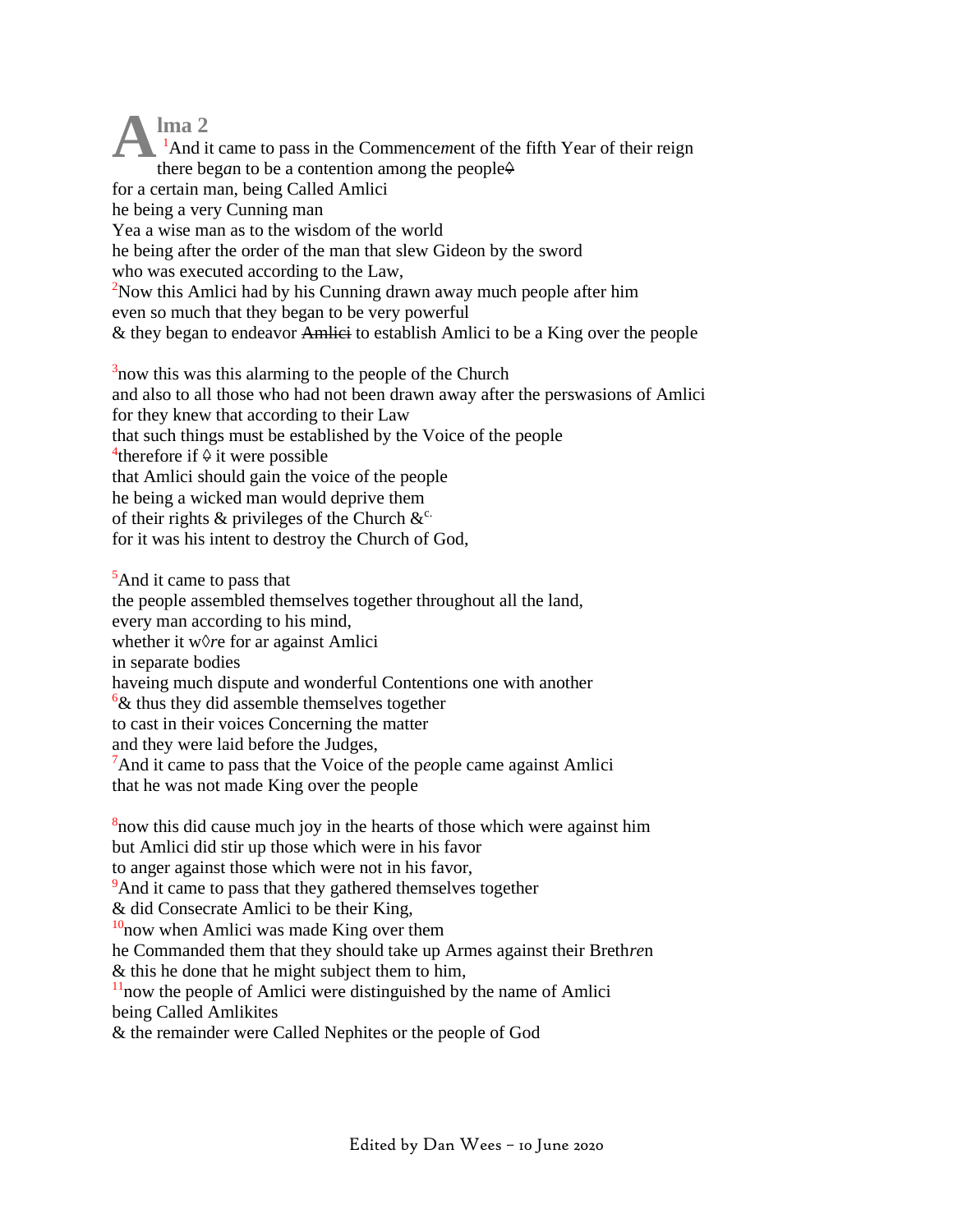$12$ <sup>12</sup>therefore the people of the Nephites was aware of the intent of the Amlikites & therefore they did prepare for to meet them yea they did arm themselves with swords & with simiters & With bows & with arrows & with stones & with slings & with all manner of weapons of war of every kind <sup>13</sup>& thus they were prepaired to meet *t*he Amlicites at the time of their Comeing, & there was appointed Captains & higher Captains & Chief Captains according to their numb*e*rs, <sup>14</sup>And it came to pass that Amlici did arm his men with all manner of weapons of war of every kind & he also appoin*t*ed rulers & leaders over his people to lead them to war gainst their Brethren,  $15\&$  it came to pass that the Amlicites came up upon the hill Amnihu which was East of the River Sidon which ran by the land of Zarahemla & there they began to make war with the Nepites, <sup>16</sup>Now Alma he being the Chief Judge  $\&$  the Governor of the people of Nephi therefore he went up w*i*th his people, Yea with his Captains & Chief Captains Yea at the heads of his Armies against the Amlicites to Battle <sup>17</sup>& they be*g*an to Slay the Amlicites upon the hill East of Sidon & the Amlicites did contend with the Nephites with great strength in somuch that many of the Nephites did fall before the Amlicites,  $18$ Nevertheless the Lord did strengthen the hand of the Nepites that they Slew the Amlicites w*i*th a great slaughter that they began to flee before them,

 $19$ And it came to pass that the Nephites did persue the Amlicites all that day & did Slay them with much slaughter in somuch that there was Slain of the Amlicites

twelve Thousand five hundred thirty & two Souls.

And there was slain of the Nephites

Six Thousand five hundred sixty & two Souls.

 $20$ And it came to pass that when Alma could pe<sup>u</sup>rsue the Amlicites no longer he Caused that his people should pitch their tents in the Valley of Gideon the valley being Called after that Gideon which was slain by the hand of Nehor w<sup>i</sup> *t*h the sword & in this valley the Nepites did pitch their tents for the night, <sup>21</sup>& Alma sent spies to follow the*m re*mnant of the Amlicites that he might know of their plans & their plots whereby he might guard himself against them that he might preserve his People from being destroyed,  $^{22}$ now those which he had sent out to watch the Camp of the Amlicites were called Zeram & Amnor & Manti & Limher these were they which went out with their men to watch the camp of the Amlicites,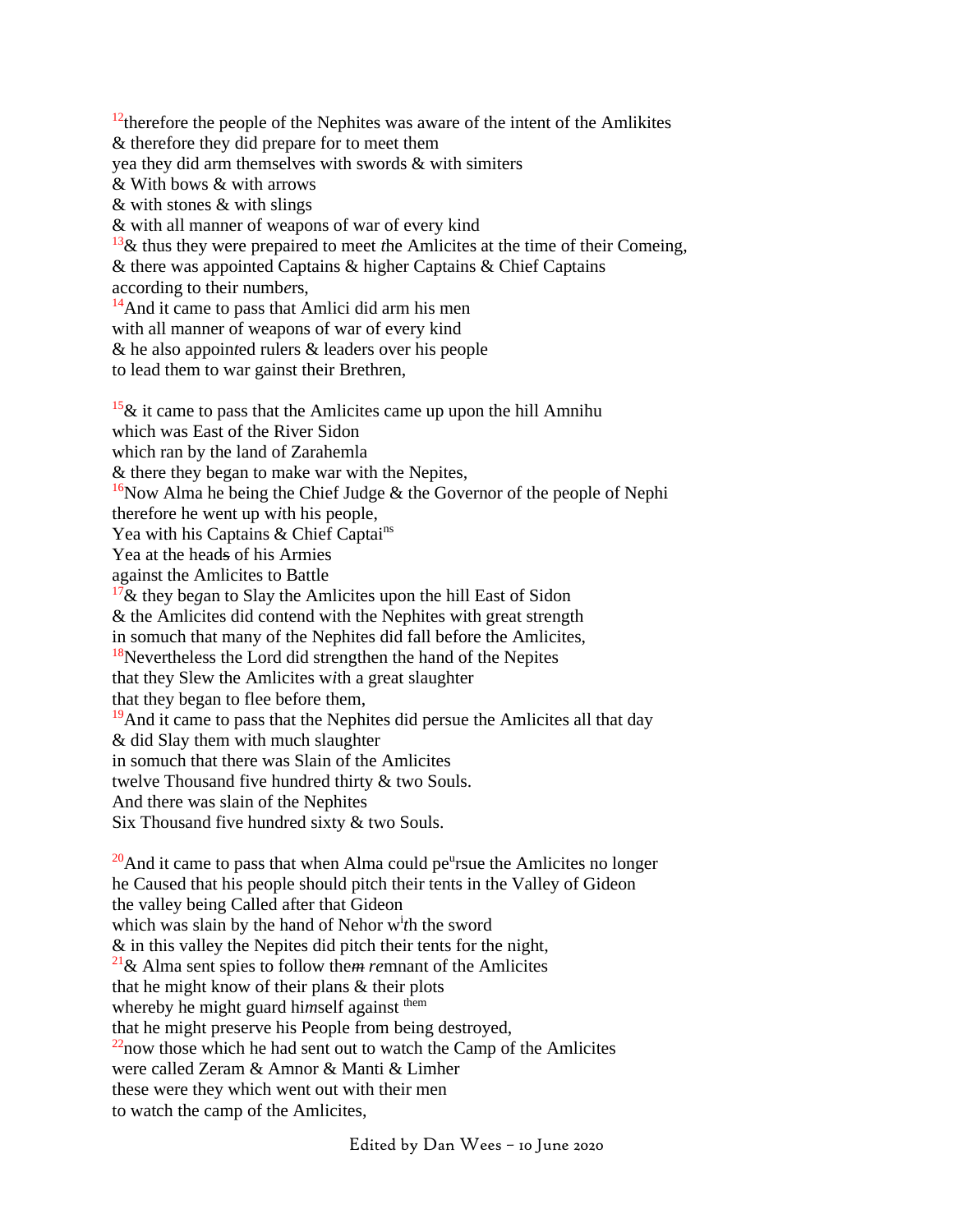$^{23}$ & it came to pass thot on the morrow they returned into<sup>the</sup> Camp of the Nephites in great haste be*i*ng greatly astonished & struck with much fear, Saying  $^{24}$ Behold we followed the Camp of the Amlicites & to our great astonishment, in the land of Min*o*n above the land of Zarahemla in the Course of the land of *N*ephi we saw a numerous host of the Lamanites, And behold the Amlicites have joined them  $25$  and they are upon our Brethren in that Land & they are fleeing before them with their Flocks and their wives & their children towards our City & except we make haste they obtain possession of our City  $\&$  our Fathers  $\&$  our wiv<sup>es</sup> and our Children be slain.

 $^{26}$ And it came to pass that the people of Nephi took their tents & departed out of the valley of Gideon towards their City which was the City of Zarahemla,  $27$  and behold as they were Crossing the River Sidon the Lamanites & the Amlicites being as numerous almost as it were as the *S*ands of the Sea comeing upon them to destroy them, <sup>28</sup>Never*t*heless the Nephites being strengthened by the hond of the Lord having Prayed mightily to Him that he would deliver them out of the hands of their Enemies therefore the Lord did hear their Cries & did strengthen them

 $\&$  the Lamanites  $\&$  the Amlicites did fall befor<sup>e</sup> them,

 $29$ And it came to pass that Alma faught with Amlici with the Sword face to face & they did Contend mightily one with another. <sup>30</sup>and it came to pass that Alma he being a m*a*n of God being exercised with much faith & he Cried saying O Lord have mercy & spare my life that I may be an instrument in th*y* hands to save and protect this p*e*ople,

 $31$ now when Alma had said these words he contended again Amlici & he was strengthnd in somuch the slew that he slew Amlici with the sword,  $32$  and he also contended with the King of the Lamanites but the King of the Lamanites fled back from bfore Alma and sent his guards to Contend with Alma  $33$ but Alma with his guards Contended with the guards of the King of the Lamanites until he slew  $\&$  drave them back